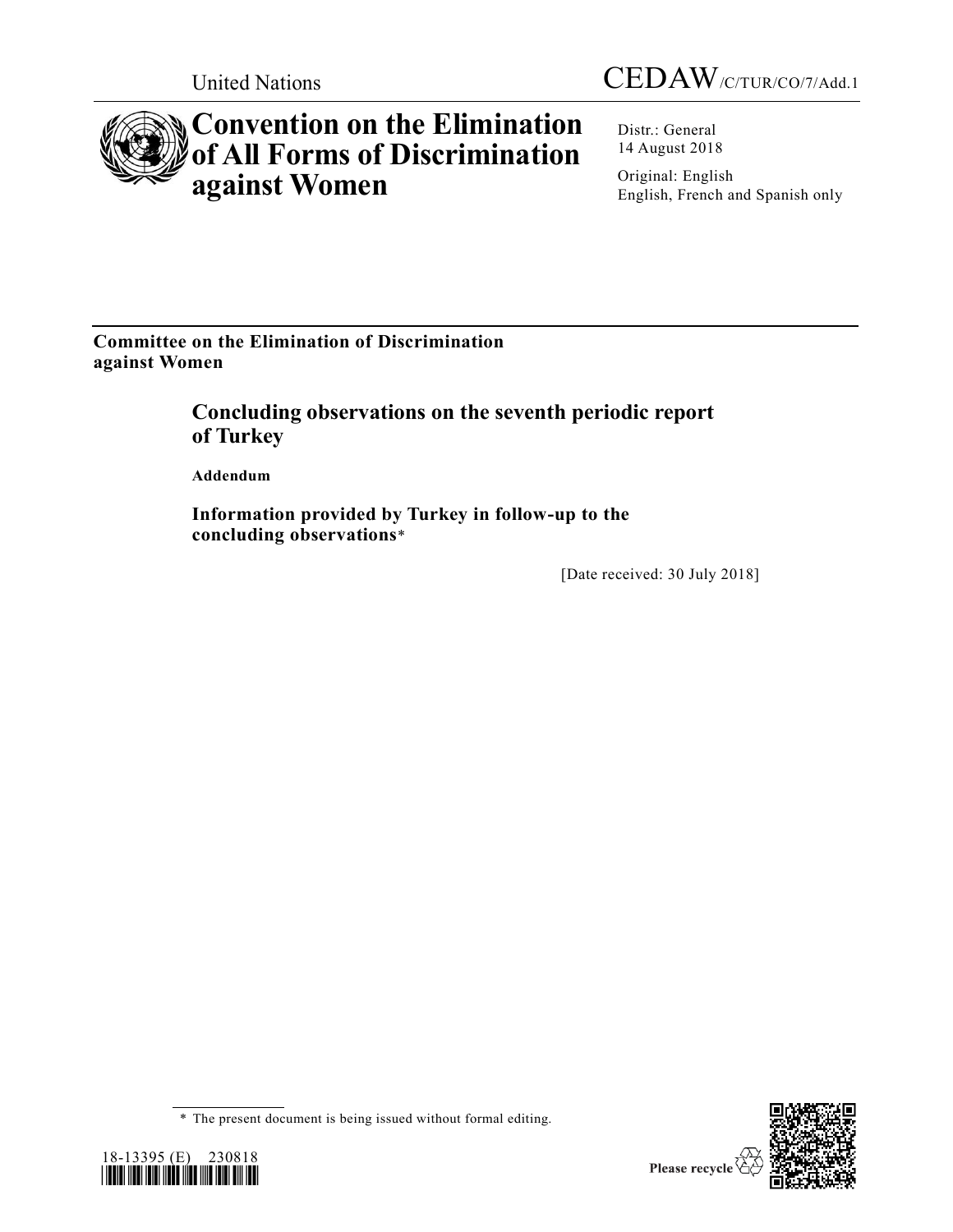## **Recommendation 15 (c) (see [CEDAW/C/TUR/CO/7,](https://undocs.org/CEDAW/C/TUR/CO/7) para 15 (c))**

1. In accordance with its international obligations and national legislation, Turkey strictly adheres to the principle of non-refoulement. Turkey's open door policy towards those fleeing the conflict region since 2011 is the most significant indicator in that regard. Turkey is hosting more than 3.5 million Syrians.

2. Nearly 215,000 people are accommodated in 21 temporary shelters. Also, over 100,000 Turkmen who fled from Syria are accommodated in 9 separate camps.

3. Considering the conditions of the women victims requesting protection from Turkey, expert personnel (social workers, psychologists etc.) accompany and give priority to them during all their procedures.

4. Coordination is ensured with all relevant public institutions and organizations to meet the needs for protection and sheltering.

5. In cooperation with the Ministry of Family and Social Policies (MoFSP), Disaster and Emergency Management Authority (AFAD), Ministry of Interior Directorate General of Migration Management, "The Working Group on Gender-Based Violence" was set up to meet monthly with representatives from UNFPA, UNICEF, UNHCR and other relevant UN agencies. The working group shares the problems encountered on the ground, offers solutions to them and discusses, the activities conducted and planned by relevant institutions in respect of Syrians. A booklet titled "Standardized Working Procedures for Gender-Based Violence" was prepared in a format of a brochure by the Group for the use of UNHCR, inter-governmental organizations, NGOs and institutions and relevant staff who offer assistance to asylum seekers/refugees as well as to other individuals in their respective field of interest.

6. "Humanitarian Assistance Programme on Combating and Response to Gender-Based Violence", prepared to enhance capacity of relevant personnel to respond to gender-based violence, has been carried out between April 2013–June 2015 in cooperation with the MoFSP, AFAD and UNFPA.

7. In addition to trainings for personnel, meetings are held to raise awareness of the Syrian women about gender-based violence as well as early and forced marriages.

8. Brochures on human trafficking, early and forced marriage, violence etc. and application mechanisms in case of violence or witnessing violence are prepared in Turkish and Arabic; and delivered to camps and provinces densely populated by Syrians.

9. Women under temporary protection equally benefit free of charge from services offered to Turkish nationals by Violence Prevention and Monitoring Centres (VPMC) and accommodate free of charge at women's shelters affiliated to the MoFSP in case of violence under the Law No. 6284 on Protection of Family and Prevention of Violence Against Women.

10. In addition to that Law, the term "*persons with special needs*" defined under Law No. 6458 on Foreigners and International Protection also covers "the victims of torture, rape or other serious psychological, physical or sexual violence "; and adequate treatment shall be provided to them in order to eliminate the damage caused by such actions. Also, the Law and the Regulation on Temporary Protection include the provision on access to education, health and labour market with respect to aid and services.

11. All forms of aid and support shall be provided free of charge for those with special needs as far as possible. The Law No. 6284 states that preventive and protective measures shall be taken immediately for the victim of violence and that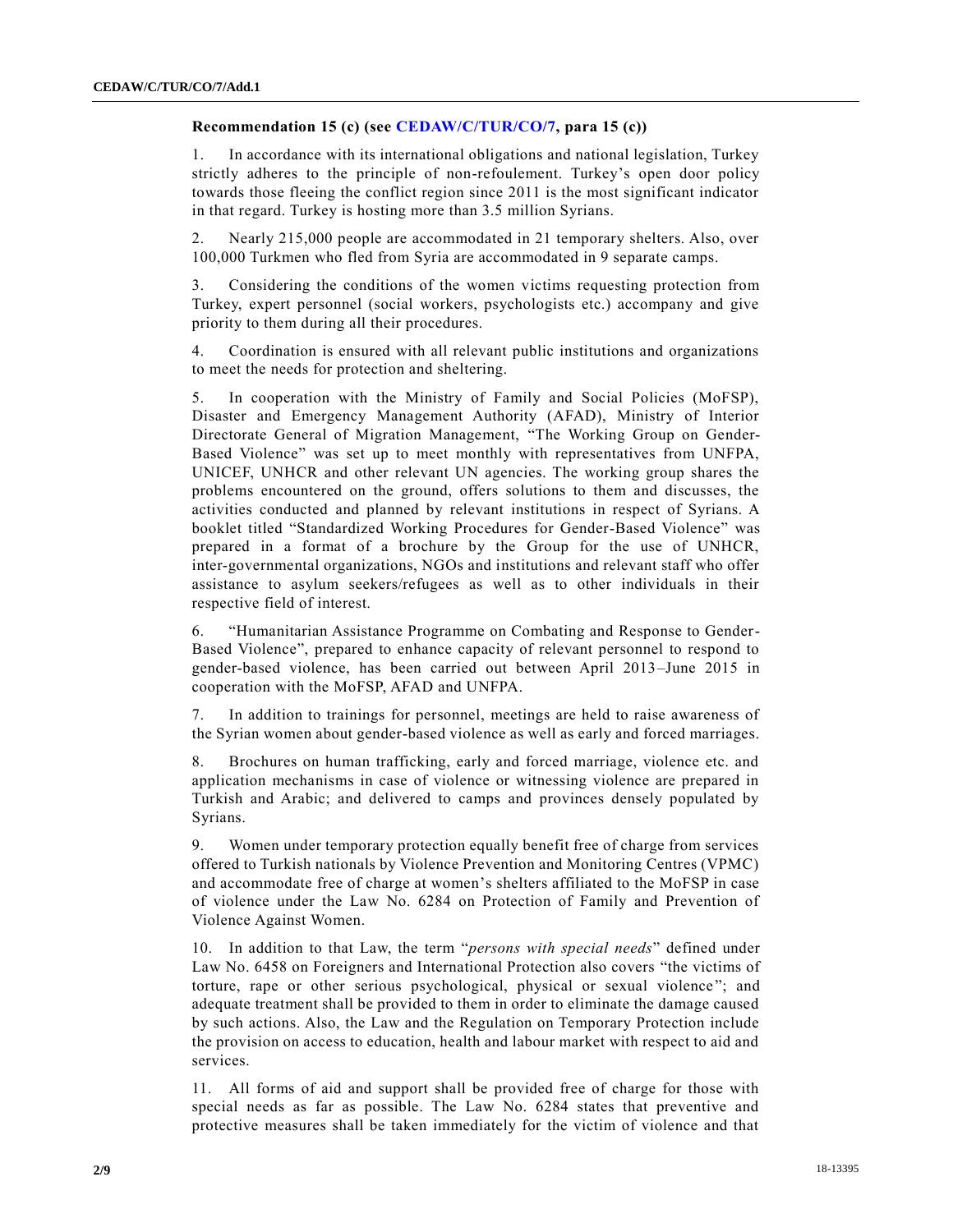adequate measures shall be taken for those considered as a potential victim of human trafficking under the relevant legislation.

12. Pursuant to the relevant legislation, legal aid shall be provided to those applicants and holders of international protection status who are unable to afford the attorney fee. In addition, they can benefit from the counselling services provided by NGOs.

13. The Project titled "Support to the Improvement of Legal Aid Practices for Access to Justice for All in Turkey (SILA)" aims to enhance legal aid services in Turkey and particularly to improve professional capacity of lawyers assisting the disadvantaged groups and the Syrian population in Turkey. In addition, "the Human Rights Centre and Refugee Rights Working Group" was established within Union of Turkish Bar Associations.

14. In December 2017, "Workshop on International Refugee Law and Protection of Refugee Women" was organized for women's shelters directors. The workshop discussed the legal framework of the international protection in Turkey, general perspectives of the international refugee law, protection mechanisms against human trafficking and problems on the ground.

15. For the purpose of achieving uniformity in practice, the MoFSP prepared the Guidelines for Works and Procedures with regard to Foreign Women Victims of Violence and distributed them to 81 Provincial Directorates.

### **Recommendation 33 (b) (see [CEDAW/C/TUR/CO/7,](https://undocs.org/CEDAW/C/TUR/CO/7) para 33 (b))**

16. Turkey has put in force necessary legal and other measures to protect the victims against the perpetrators. By submitting an application under the Law No. 6284, the woman victim may seek before the Court that one of the preventive injunction orders listed in Article 5 is granted against the perpetrator of violence. In case the perpetrator violates the injunction order issued against him, he shall be subject to 3 to 10 days of coercive imprisonment depending on the nature and severity of the violated measure even if the act constitutes another crime. In any subsequent recurrence, the period of coercive imprisonment shall be between 15 to 30 days.

17. In case women victims are exposed to physical violence committed by their antecedents or descendants, spouse, brother/sister, no complaint is sought and investigation is launched ex-officio pursuant to Article 86 of the Turkish Criminal Code (TCC). Without any need for a complaint, ex-officio investigation is carried out against any person who threatens a woman victim or her relative to commit an attack against life, physical or sexual integrity.

18. Although psychological violence is not defined as a separate criminal act under domestic law, it is sanctioned and regulated as crime of threat in Article 106 and crime of blackmailing in Article 107, use of force in Article 108, deteriorating individuals' peace and order in Article 123 of TCC.

19. Stalking is regulated as a crime in Article 123 entitled "deteriorating peace and order of individuals" of the TCC.

20. Physical violence is sanctioned as a crime in Article 81 entitled "Voluntary manslaughter", Article 86 entitled "Intentional injury", Article 87 entitled "Aggravated Injury by Consequences", the Article 96 entitled "Torment", Article 108 entitled "Use of Force" and Article 232 entitled "Ill Treatment" in TCC.

21. Sexual violence is defined as a crime in Article 102 entitled "Sexual assault", in Article 103 entitled "Sexual abuse of children", in Article 104 entitled "Sexual intercourse with minors", in Article 105 entitled "Sexual harassment" and in Article 109 entitled "deprivation of freedom" of TCC.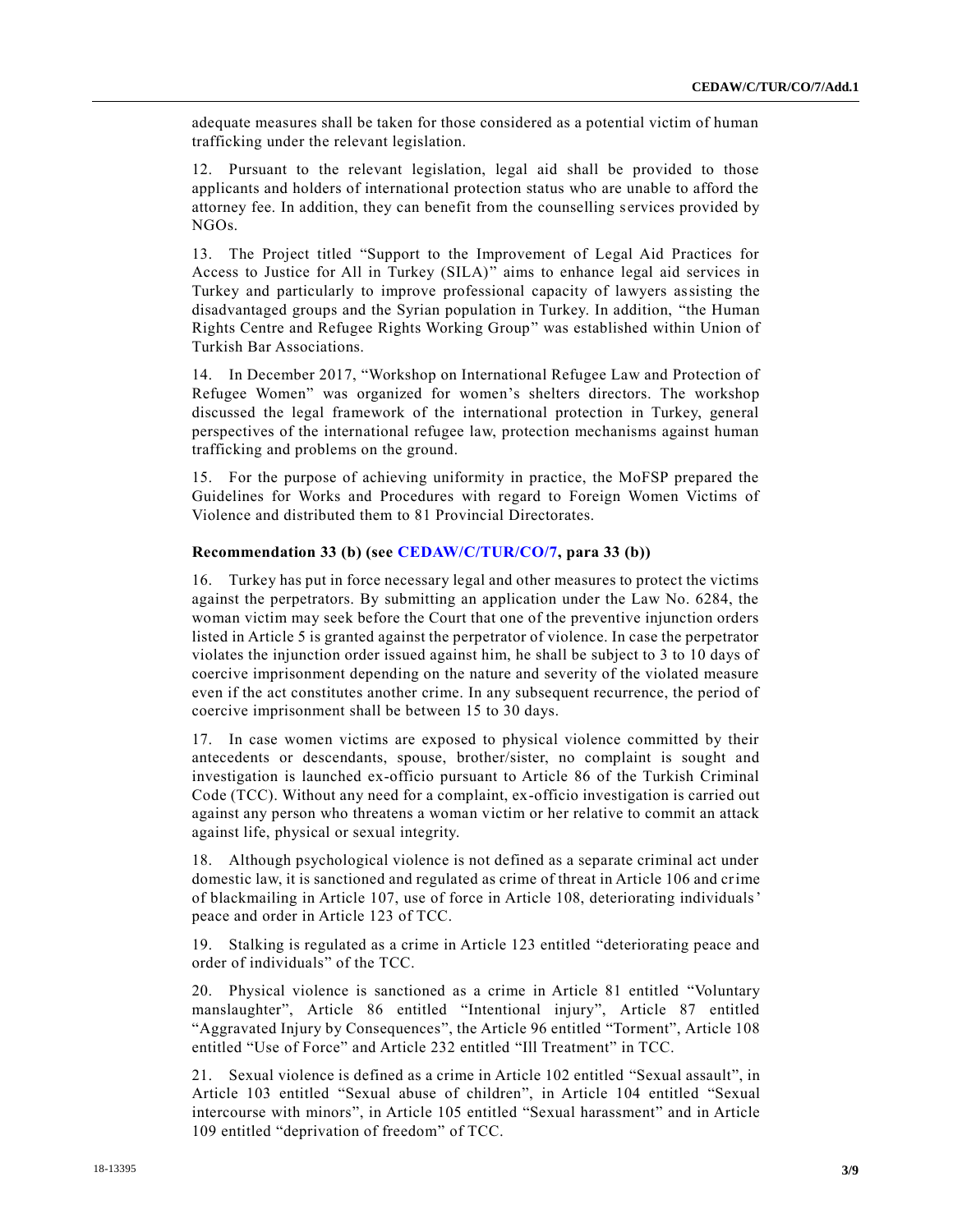22. Sexual violence against the spouse also constitutes a crime. Crime against the spouse is subject to complaint of the spouse in Article 102 of TCC. In case of filing complaint by the spouse, the perpetrator may be imprisoned accordingly. Due to lack of any specific legal regulation with regard to the former spouse or partner; the perpetrator shall be punished ex-officio pursuant to the general provision of the article.

23. The crime of sexual abuse is defined in Article 103 paragraph 1 of TCC. According to this Article sexual attempts against children under 15 or against those attained the age of 15 but lack the ability to understand the legal consequences of such act, abuse of other children sexually by force, threat or fraud are accepted as sexual abuse and the perpetrator shall be imprisoned between 8 to 15 years.

24. The provision of annulment of marriage due to act of threat is regulated in Article 151 of the Turkish Civil Code. Forced marriage is not regulated as a distinct offense in TCC. However, sexual acts as a result of forced marriage are considered within the scope of sexual violence and may correspond to offenses regulated in Articles 102, 103 and 105 of the Law. In addition, even if there is not a sexual act, the crime of deprivation of freedom may arise with respect to the concrete case pursuant to Article 109 of the Law.

25. Despite nonexistence of a separate crime of female genital mutilation defined in TCC, the crime of felonious injury in Article 86 and "aggravated injury by its consequences" in Article 87 cover acts of female genital mutilation. The provision "A person intentionally giving harm or pain to another person or commits an act which may lead to deterioration of health or mental power of others, is imprisoned between 1 to 3 years" in Article 86, covers the acts of female genital mutilation. Also, if the act of felonious injury results with continuous weakening or loss of any of the senses or organs and loss of reproductive potential of victim, the punishment shall be increased in accordance with Article 87.

26. Forcing a person to abortion is regulated as a crime in Article 99 entitled "Causing Abortion" in TCC. Also Article 101 entitled "Sterilization" defines sterilization without consent of the person as a crime.

27. Aiding and abetting, participation, encouragement to commit crime is regulated in TCC and these regulations are applicable to all types of crimes. Also, a person wh o uses another person as an instrument for the commission of a crime remains culpable as the perpetrator. The penalty of a person who uses person(s) as an instrument who lacks the capacity of acting with fault shall be increased by one–third to one-half (Article 37). Furthermore, the penalty of a person shall be increased if the victim is lacking criminal capacity and the crime was committed by the motivation of honour. A person who incites another to commit an offense shall be subject to the penalty appropriate to the offense that is committed. Where there is incitement to offend by using influence arising from a direct-descendent or direct-antecedent relationship, the penalty of the instigator shall be increased by one-third to one-half. Where there is incitement of a minor, a direct-descendant or direct-antecedent relationship is not necessary for the application of this paragraph (Article 38).

28. In addition to the above, the "Third National Action Plan on Combating Violence Against Women (2016–2020)" entered into force. The Action Plan aimed to make improvements in 5 main areas including Legislative Amendments, Awareness-Raising and Transformation of Social Attitudes, Delivery of Protective and Preventive Services and Empowerment of Victims of Violence, Organization and Implementation of Healthcare Services, Inter-Agency Cooperation and Policy Development.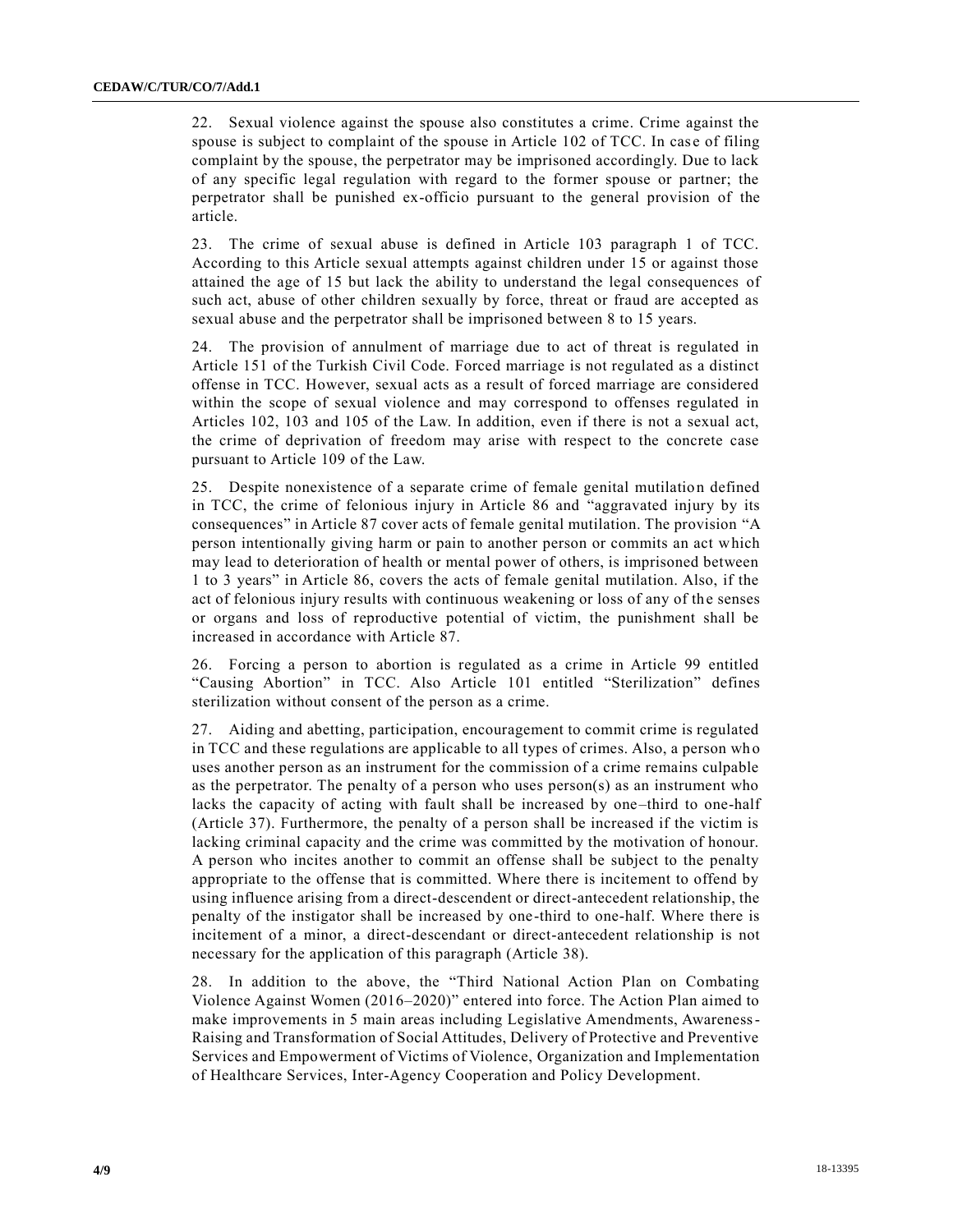#### **Recommendation 33 (c) (see [CEDAW/C/TUR/CO/7,](https://undocs.org/CEDAW/C/TUR/CO/7) para 33 (c))**

29. The Law No. 6284 defines "violence" and regulates "protective and preventive injunction orders" having the quality of "emergency protection orders".

30. If a person applies to the authorities on the grounds of gender-based violence notwithstanding the venue of the incident (home/family, work place, public space etc.), he/she can benefit from the protective and preventive injunction orders under the Law. The authorities may rule on protective or preventive injunction order for the victim of violence ex-officio without seeking any request.

31. Request for injunction orders can be submitted before the judge, the local administrative authority, or the law enforcement unit of the jurisdiction, whichever is accessible in the shortest and easiest possible manner. Injunction orders may be issued out of working hours, at weekends and holidays.

32. Preventive injunction order is granted without any delay. In urgent cases, the injunction orders of "Providing an appropriate accommodation to her, including accompanying children if necessary, in the same place or in another place" and "In case of life threatening situation, putting under temporary protection at request or ex-officio" can be issued for the victim of violence by relevant law enforcement authorities.

33. In urgent cases, the injunction orders of "Not involving in speech or acts containing threats of violence, insults, humiliation or belittlement towards victims of violence", "Leaving the family residence or from his current location and allocation of family residence to the protected person", "Not approaching the protected persons, their residence, school and work place", "If necessary, the protected person should not approach his children, even if not victim of violence, while keeping their personal relationships with relatives and witnesses" may be issued against the perpetrator by relevant law enforcement authorities. Decisions can also be taken ex-officio if required.

34. If "changing identifying information" and confidentiality orders are issued, due activities are carried out under the coordination of VPMC and the information about the person is kept confidential at the public institutions and organizations, banks, healthcare institutions and all similar registries.

35. For the purpose of effective, swift and coordinated implementation of confidentiality orders issued in favour of an individual, MoFSP, the Ministry of Justice and Ministry of Interior created a common inter-institutional database to effectively monitor the data on violence against women, in compliance with the privacy policy, as included in the Third National Action Plan on Combating Violence against Women.

36. In cooperation with the relevant Ministries, integration activities are maintained with various sectors including education, health, social security and banking.

37. Thus, necessary procedures will be implemented via information systems without delay or physical submission of confidentiality order ruled by courts to the relevant institution registry, processing and protection activities.

38. The integration of the protective and preventive injunction orders issued under the Law No. 6284 between National Judiciary Informatics System (UYAP) system and the MoFSP has been completed and the injunction orders ruled by the courts are now submitted over the data system to the VPMCs and 81 Provincial Directorates of the MoFSP within the same day.

39. The presence of Specialized Service Units is of great significance for efficient implementation of relevant legislation. Within this scope, specialized institutional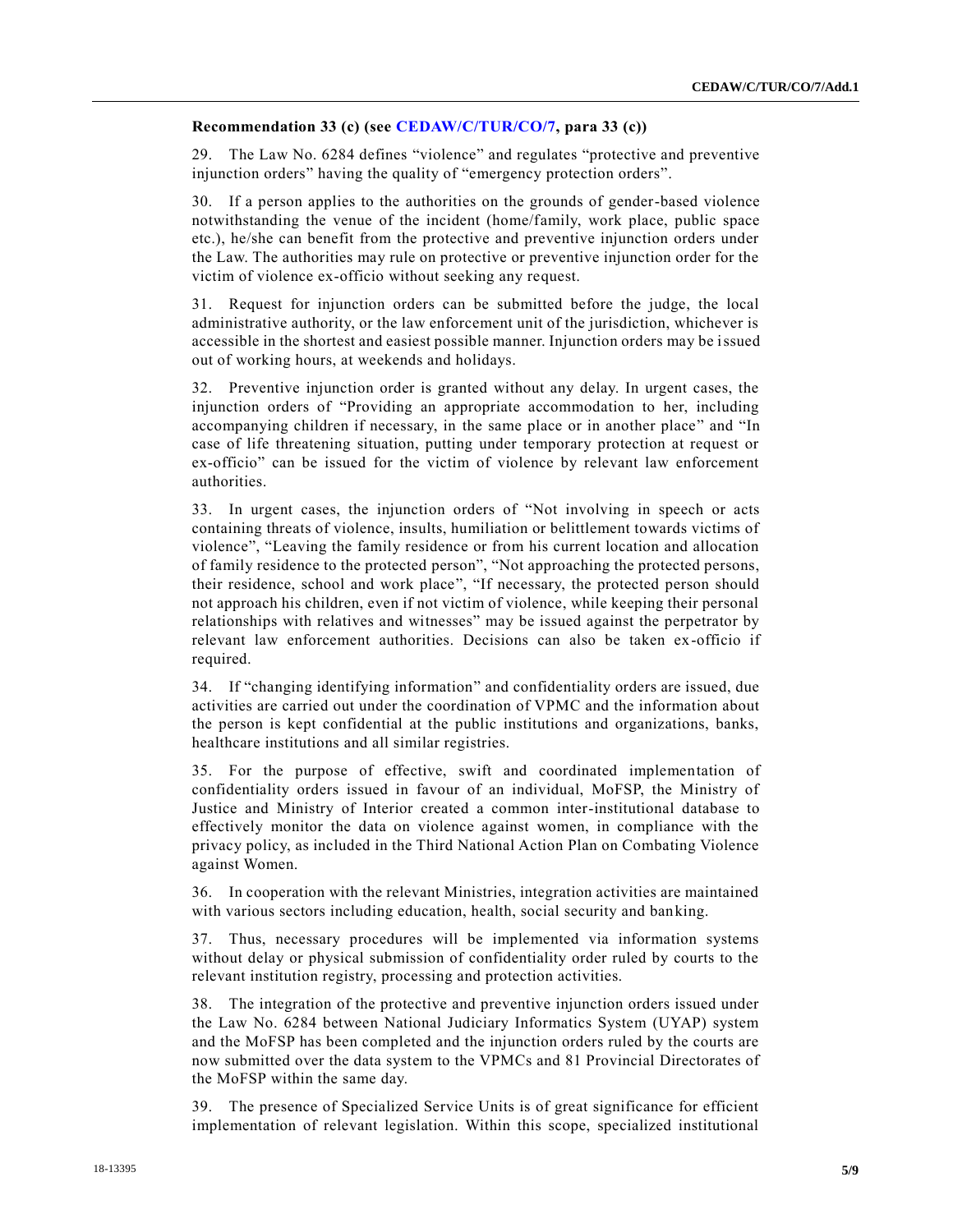mechanisms such as 257 Family Courts, "Domestic Violence Investigation Bureaus" under the Public Prosecutor's Office, "Department on Combating Domestic Violence and Violence against Women" under the Directorate of Public Security Branches of 81 Provincial Security Directorates, "Child and Women Sections" within the Provincial Gendarmerie Commands, VPMCs available in 73 provinces carry out necessary measures for efficient protection of victims of violence by providing risk assessment-oriented service.

40. Under the Law No. 6284, one of the efficient tools used for elimination of recurrence of violence and acts of violence against women resulting in death is the monitoring of the protected person, the perpetrator or potential perpetrator of violence through technical tools and methods.

41. Currently, a pilot scheme of electronic bracelet is implemented in cooperation with the Ministry of Justice, Ministry of Interior and MoFSP. In this system, the victim of violence is given "a victim unit" and the perpetrator is tagged with an "electronic bracelet", and they are simultaneously monitored by Electronic Monitoring Centre on a 7/24 basis. In case of violation, the victim is protected with the intervention of the relevant law enforcement unit. Special attention should be paid while using this system in life threatening situations and frequent recurrence of violation.

42. The system of surveillance through technical methods is implemented in most populous cities, namely Ankara, Izmir, Istanbul, Bursa, Gaziantep and Antal ya; and it is planned to be extended to all provinces in the following years.

43. "Women Support Application (KADES)", a smartphone application aimed for women victims, is activated and available for download on virtual stores. This application is developed to allow victims or potential victims of violence to reach and get assistance over "155" police hotline and "156" gendarmerie hotline. The law enforcement and patrol squad nearest to the victim called for help through KADES Application is deployed for intervention. In case of need, victims are referred to VPMCs and are provided with psycho-social, legal and economic support.

44. Pursuant to the Law No. 6284, in case of violence or risk of violence, every individual can report such a case to the authorities. Public officials receiving this report are obliged to fulfil their duty within the scope of the Law without any delay and inform the authorities about other necessary measures. According to the provisions under the Regulation on the implementation of the Law No. 6284, public institutions, organizations and public professionals informed about the violence or risk of violence are obliged to report the situation immediately to the authorities.

45. Under the Law, the injunction order is issued upon request of the concerned or upon submission by MoFSP, law enforcement forces or the public prosecutor. Request for injunction decisions can be submitted before the judge, the local administrative authority, or the law enforcement authority, whichever is accessible in the shortest and easiest manner. The public official receiving the application or report on an act of violence against women decides upon necessary protective and preventive injunction orders for the victim of violence.

46. The act of a public official failing to fulfil the necessary protective and preventive injunction order constitutes a professional misconduct. Professional misconduct is prosecuted through judicial channels separately from the disciplinary process for the actions and proceedings of the public official which constitute an offense.

47. In case of injury or death of the victim of violence resulting from the negligence of law enforcement authority or other public officials in implementation of the injunction orders, the civil servant is held responsible primarily for the crimes defined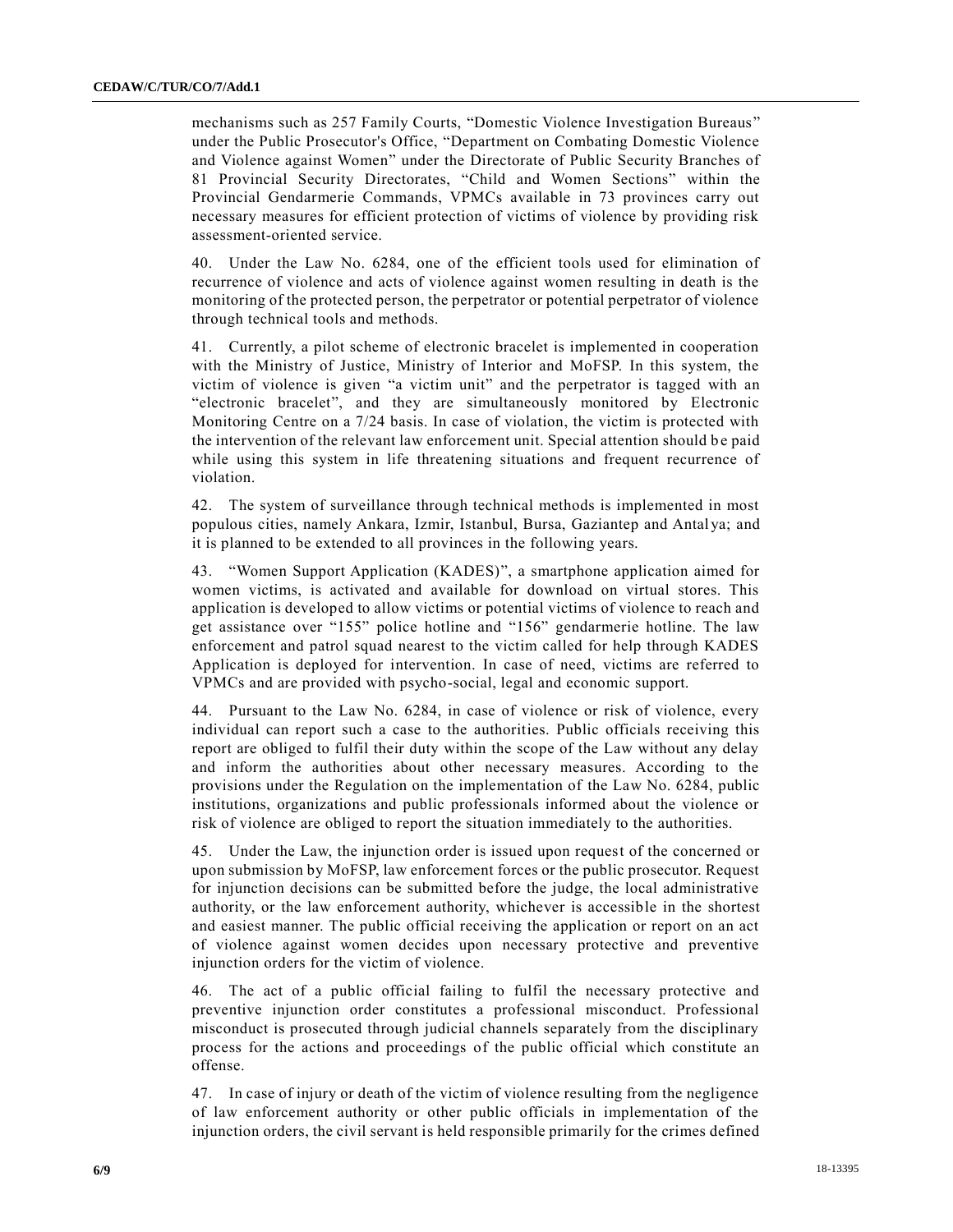in TCC Article 83, "Felonious homicide due to failure or negligence" and Article 88 "Felonious injury due to failure or negligence".

48. In addition, if the victim of domestic violence experiences any unfair treatment during services, she may apply to the Ombudsman free of charge. In case the public officials fail to carry out their duties, it is possible to file a complaint before the employing Institution in order to seek for administrative investigation about them.

49. Women victims may file a claim for material/immaterial compensation against perpetrators pursuant to the tort liability provisions in Article 49 of the Turkish Law of Obligations. The judge decides on the scope and mode of payment of the compensation by considering the exigencies of the situation and the degree of fault. In case of physical injury of a woman victim, treatment costs, loss of earnings, decrease in workforce and losses arising from breakdown of economic future shall be included in the compensation amount.

50. Women victims of violence can also file a claim for material/immaterial compensation against the administration in case of insufficient or absence of a public service. Serious bodily injury or harm to health is not a precondition for the victim woman to file this lawsuit. Violation of individual rights is sufficient to file full remedy action.

51. Draft Law on Judicial Support and Victim Services envisages financial assistance to vulnerable groups of crime victims and victims of violence against women. With the entry into force of the Draft Law, Directorates on Judicial Support and Victim Services are foreseen to be established throughout 139 provinces and districts.

## **Recommendation 33 (f) (see [CEDAW/C/TUR/CO/7,](https://undocs.org/CEDAW/C/TUR/CO/7) para 33 (f))**

52. "183 Social Support Hotline" operating under the MoFSP providing service in Turkish, Arabic and Kurdish on 24/7 basis is free of charge. 183 Hotline serves as psychological, legal and economic counselling for women and children victims of violence or under risk of violence; and informs these persons about their rights and institutions. In addition, reports are received in order to prevent negligence, abuse and violence or custom and honour killings cases and the emergency intervention team and/or the law enforcement officials are informed to respond to the case. Activities are carried out to strengthen service delivery capacity of the 183 Social Support Hotline in combating violence against women.

53. For hearing-impaired citizens, it is possible to have a video call on a separate line. In addition, they can send free SMS, and the call centre personnel provides the necessary guidance and referral services by responding to them.

54. Also, women exposed to violence and witnesses of violence can report to law enforcement officers via 155 (police) and 156 (gendarmerie) hotlines free of charge on a 24/7 basis. The "112" Emergency Call Centre, is reachable by those suffering any injury or health problem due to domestic violence. It is also the preliminary hotline to respond the calls for help against violence from the "155" and "156" hotlines in many cities thanks to recent restructuring process. In addition, efforts are maintained to create "Single Emergency Call Number" in Turkey and it has been already expanded to 25 provinces. On these hotlines, privacy rules are respected and the staff is trained within this scope.

55. In addition, 157 Hotline for Victims of Human Trafficking operates on a 24/7 basis, delivers services in Russian, Romanian, English and Turkish, and is free of charge. Staff trained on human trafficking deliver service on this hotline.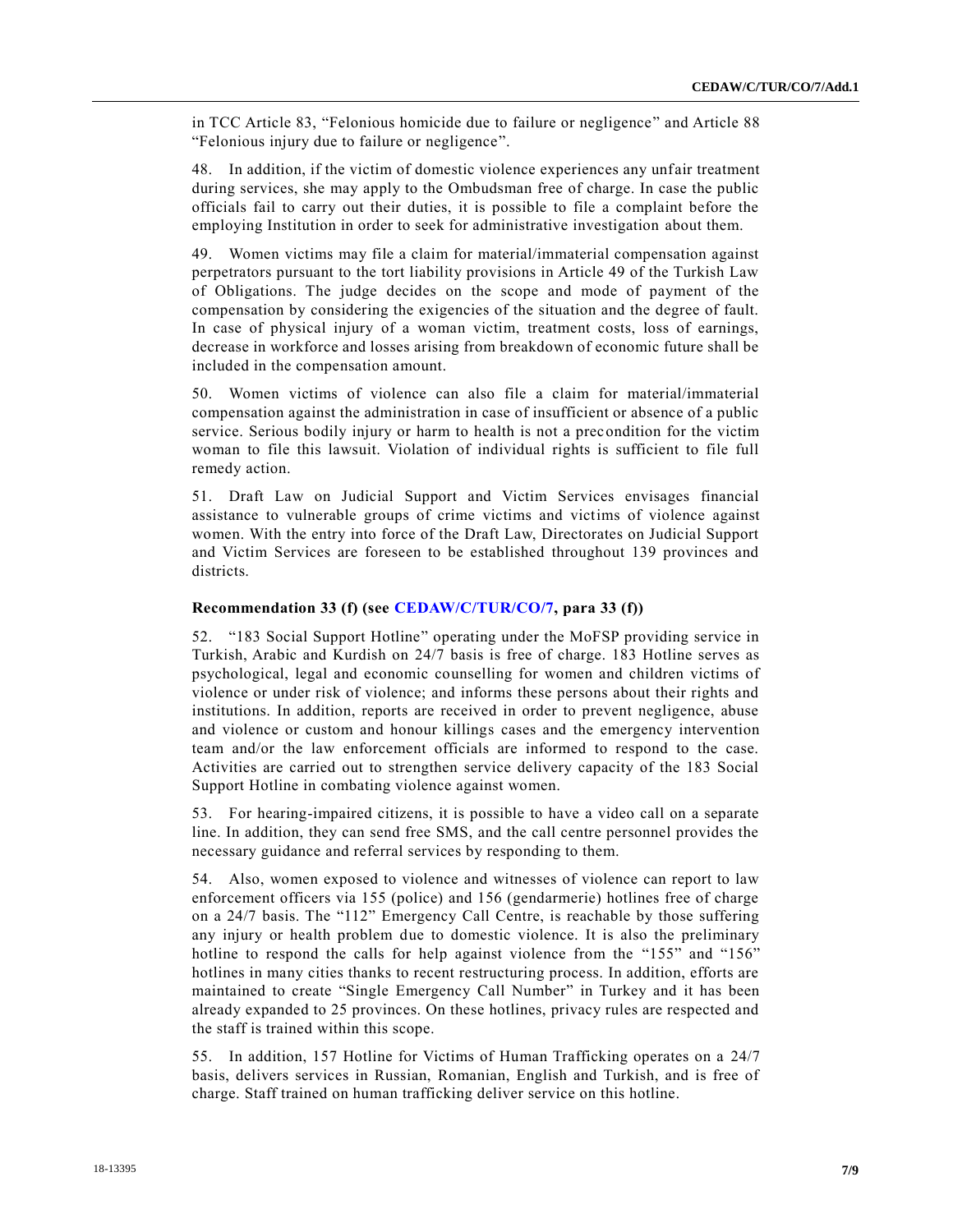56. The Gelincik Project implemented by Ankara Bar Association provides legal aid to women and children victims of violence on a 24/7 basis. Also, psychologists and social workers provide assistance at this centre.

#### **Recommendation 37 (c) (see [CEDAW/C/TUR/CO/7,](https://undocs.org/CEDAW/C/TUR/CO/7) para 37 (c))**

57. Turkish nation is not a juxtaposition of communities or groups. It is rather an amalgamation of individuals from various backgrounds. Thus, it is composed of equal citizens irrespective of their language, race, colour, ethnicity, religion or any other such particularity, whose equality before law is enshrined in the Constitution and other legislation in force. Respect for human rights is an inviolable principle of the Turkish legal system under constitutional protection. Certain forms of discrimination are subject to criminal sanction in form of imprisonment.

58. Although not mentioned throughout the Concluding Observations of the CEDAW, the internationally acknowledged terrorist labelling of PKK should be taken into consideration. PKK is also enlisted as a terrorist organization by many countries, particularly USA and the EU. Turkey exerts its legitimate right to protect its citizens also from the criminal acts of the terrorist organization PKK.

59. It should be noted that Turkey is faced with severe and multiple security challenges emanating from terrorist organizations, including PKK. In this scope, swift and effective measures are indispensable not only for security considerations but also to protect its democracy and the rights and freedoms of the Turkish people. The Turkish Government emphasizes that it is the top priority in Turkey to strike a proper balance between fundamental freedoms and security needs while taking appropriate measures to counter security threats.

60. As regards the expression of "human rights violations" in 37-b of the Concluding Observations of CEDAW Committee, Turkey considers such expression as "violation claims" with regard to operations of our security forces. Turkey also considers it necessary to recall the following points regarding the observation 37-c of the CEDAW Committee:

61. Existing national mechanisms responsible for investigating the claims are efficient, unbiased, transparent and vested with public confidence. Therefore, there is no need for a special investigation mechanism to be established with international support.

62. Pursuant to Article 9 of the Constitution, judicial authority is vested in independent and impartial courts on behalf of the Turkish Nation. Independence of courts is safeguarded in Article 138 of the Constitution.

63. It is stated in Article 160 of the Criminal Procedure Code that as soon as the public prosecutor is informed, or otherwise becomes aware that a crime has been committed, she/he shall immediately initiate investigation to make a decision on whether or not to file public proceedings. Also, pursuant to the Law, investigation may be carried out against the law enforcement officers who misuse or neglect to execute oral/written demands/orders of the public prosecutors. They are criminally liable under the Law on Adjudication of Civil Servants and Other Public Employees.

64. Also, the Law No. 6713 on the "Establishment of the Law Enforcement Monitoring Commission" entered into force on 20th May 2016.

65. The Ombudsman Office, investigates human rights violations and applications relating to the functioning of the administration with a human rights oriented notion of justice.

66. As a result of investigations and inquiries regarding applications received under merged File No.2015/5629 claiming that "children's right to education was prevented